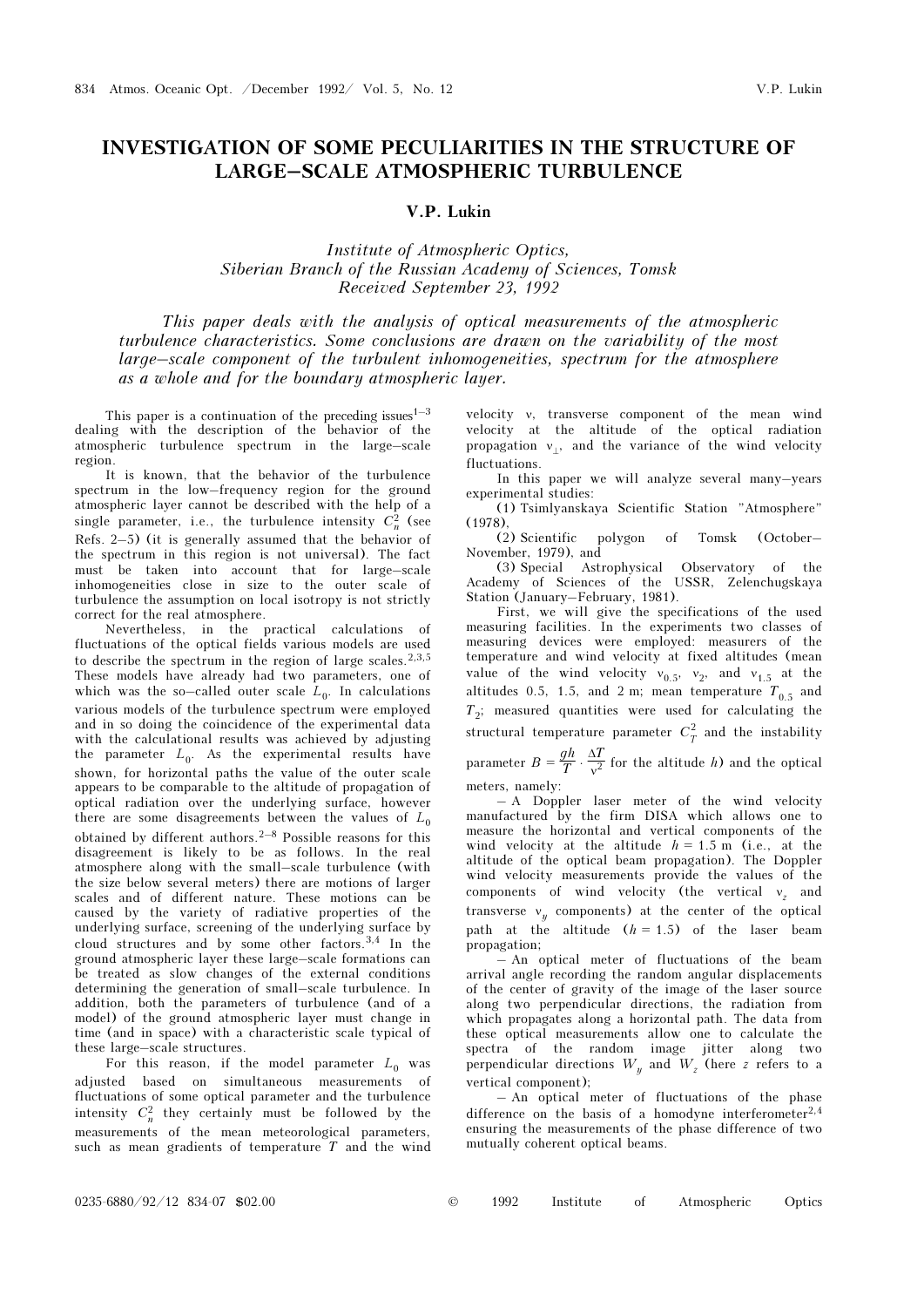## PHASE MEASUREMENTS OF THE OUTER SCALE OF TURBULENCE

In the first two series of the experiments the method developed and the experimental data were accumulated for determining the outer scale of turbulence from synchronous measurements of the variance of the fluctuation phase of the optical wave  $\sigma_s^2$  and the turbulence intensity  $C_n^2$ .

In fact, measured in the experiment was the structure function  $D_s(\rho)$  of the optical wave phase in the case of large spatial spacing between the observation points. Our earlier measurements<sup>7</sup> have shown that the structure function of phase saturates, i.e.,

$$
D_s(\rho \to \infty) \simeq 2 \sigma_s^2 ,
$$

where  $\sigma_s^2$  is the variance of fluctuations of the optical wave phase due to the atmospheric turbulence.

In these experiments the structure function of the optical wave phase was measured interferometerically, i.e., the random phase difference was measured between two mutually coherent optical beams propagating along parallel optical paths. In the experiment the distance between beams could be varied in a wide range. The limiting spacing between the beam centers  $\rho_{\text{max}} = 293 \text{ cm}$ , i.e.,  $\rho_{\text{max}} > h$ . That is why the effect of saturation of the structure function  $D_s(\rho)$  of phase could be expected.

Actually, in the experiments the random difference of phases at the centers of two limited beams was measured what is equivalent, as shown in Ref. 2, to measurements in an unlimited plane wave.

For the sake of comparison, we have calculated the structure function of phase in the approximation of the method of smooth perturbations for the plane wave with the help of the von Karman model of the turbulence spectrum. From Refs. 2 and 4 we have

$$
D_s(\rho \to \infty) = 2\sigma_s^2 = \frac{24}{5} \ 0.033 \ \pi^2 k^2 C_n^2 \ L \ L_0^{5/3} \tag{1}
$$

for the parameters of the optical experiment. The model of the turbulence spectrum being used to calculate this is

$$
\Phi_s(\kappa) = 0.033 \ C_n^2 \ L_0^{11/3} \ (1 + k^2 L_0^2)^{-11/6} \ . \tag{2}
$$

Then simultaneous measurements of the structure function of phase in the "saturation" region and of the turbulence intensity  $C_n^2$  (by deriving it from the data on  $C_T^2$ ) allow one to estimate the von Karman outer scale  $L_0$  corresponding to the horizontal transport of the optical inhomogeneities.

During the whole measurement cycle we have compiled 154 series of observational data. The same number of the  $L_0$  values have been calculated using model (2). Figure 1 shows all these data in the histogram representing the frequency of appearance of some value of the outer scale calculated by model (2). We should like to remind that optical experiments were carried out at the altitude of 1.1–1.2 m above the ground. Since the scales  $L_0$  shown in the histogram (Fig. 1) were measured under

different meteorological conditions, an attempt has been undertaken3 to classify the results of optical measurements of  $L_0$  depending on the degree of thermodynamic stability of the atmosphere.



FIG. 1. Hystogram of the measured values of the outer scale of turbulence according to the model of spectrum (2).

Using the data of simultaneous optical and meteorological measurements we have calculated the following characteristic:

$$
B = \frac{gh}{\overline{T}} \frac{\mathbf{D}T}{\overline{v}^2},\tag{3}
$$

where  $\Delta T = \overline{T}_2 - \overline{T}_{0.5}$  is the difference between the temperature values at altitudes 2 m and 0.5 m above the

underlying surface,  $\bar{T}$  and  $\bar{v}$  are the mean absolute values of temperature and wind velocity at the altitude  $h$ , and  $g$  is acceleration of gravity.

This characteristic allows one to classify the data presented in Fig. 1 with respect to thermodynamic stability of the atmosphere. It was found that the values of  $L_0$ exceeding the mean value (Fig. 2) are realized under the conditions of neutral stratification  $B \approx 0$ . At the same time, for the conditions of unstable  $(B < -0.01)$  and stable  $(B > + 0.003)$  stratifications the values of  $L_0$  are less than the average values.<sup>9</sup>

This is well explicable in the context of formation of the temperature–induced optical inhomogeneities. Thus, a high level of instability of the atmosphere, i.e., large negative values of the parameter B correspond to higher degrees of the initial flow breaking, therefore the probability of occurence of large  $L_0$  is sufficiently small. For high stability (large positive values of  $B$ ) the initial flow is weakly turbulized, therefore there is a deficit of the inhomogeneities of all scales including the inhomogeneities with dimensions of the order of  $L_0$ . Finally, high probability of occurence of large scale inhomogeneities exists for neutral stratification (for B close to zero) of the atmosphere.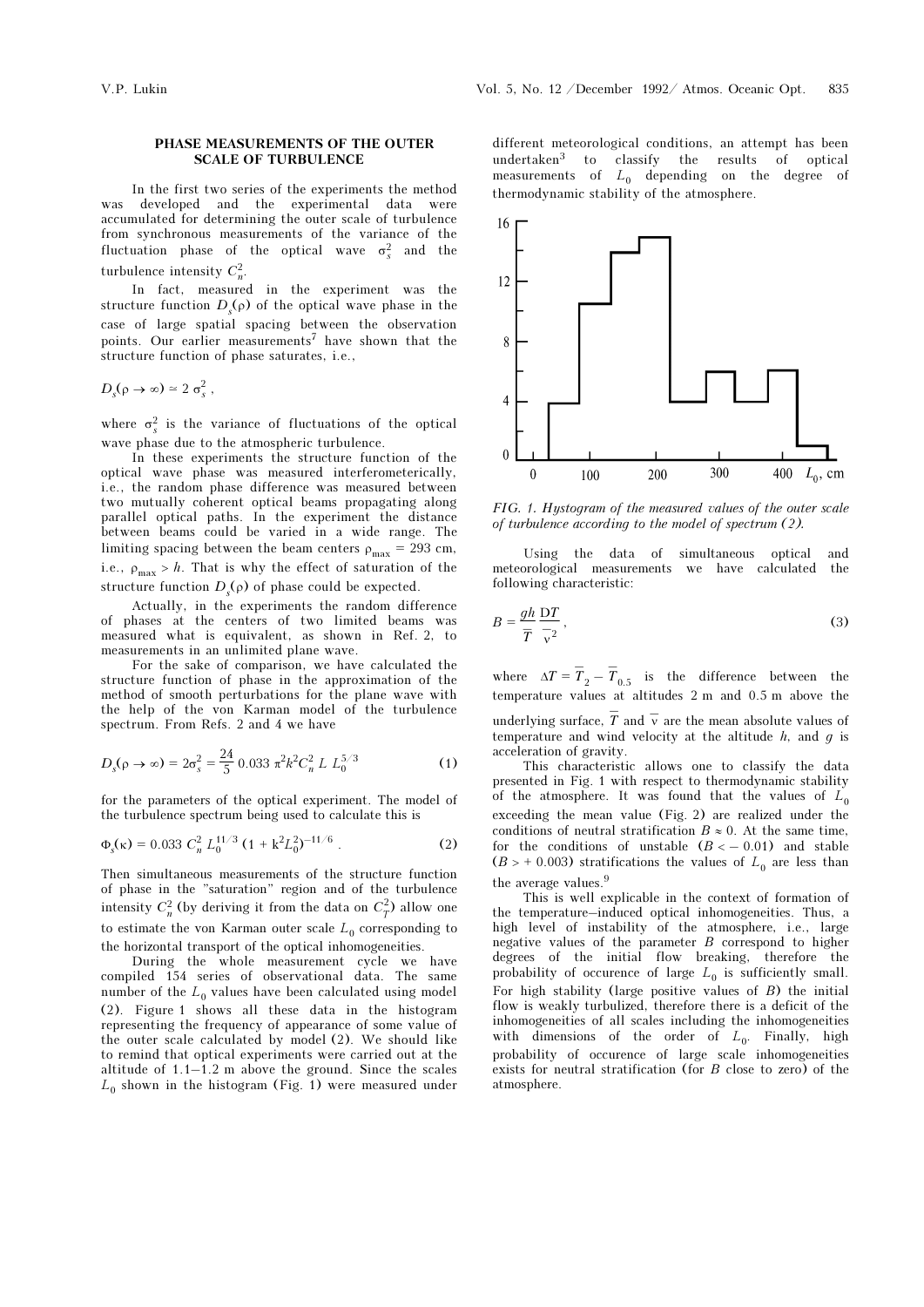

FIG. 2. The correspondence between the data of optical measurements of the outer scale of turbulence  $L_0$  and the instability parameter B.

At the same time, if one classifies measured values of  $L_0$  on the basis of the measured average wind velocity values it appears that lower wind velocities correspond to the larger values of  $L_0$  and *vice versa*. This confirms the conclusion that the dynamic component of the turbulence is characterized by the smaller–scale structure than the convective component.

## INVESTIGATION OF THE ANISOTROPY OF THE SPECTRUM OF ATMOSPHERIC TURBULENCE IN THE LOW–FREQUENCY REGION

Together with the dependence of the outer scale of turbulence on variations of meteorological parameters of the atmosphere, there exists anisotropy of the atmospheric properties, in other words, inhomogeneities with dimensions exceeding several meters possess the properties that depend on direction. As a consequence, the properties (correlation characteristics) of some parameters of optical waves appear to be direction–dependent. For example, random displacements of an image, which is formed by the optical radiation passed through the surface atmospheric layer along a horizontal path, exhibit such properties. It is well known that phase fluctuations are of principal importance in the process of image formation. For this reason, if the spectrum of atmospheric turbulence is anisotropic it can be expected that the effect of jittering in the low–frequency region is also anisotropic.

Neglecting the amplitude fluctuations for the variances of random (linear) displacements of the center of gravity of an image we obtain the relations

$$
\sigma_y^2 = \frac{F^2}{k^2 \Sigma^2} \int\limits_{\Sigma} \int d^4 \rho_{1,2} \frac{\partial^2}{\partial y_1 \partial y_2} D_s(\rho_1, \rho_2) , \qquad (4)
$$

$$
\sigma_z^2 = \frac{F'}{k^2 \Sigma^2} \int\limits_{\Sigma} \int d^4 \rho_{1,2} \frac{\partial^2}{\partial z_1 \partial z_2} D_s(\rho_1, \rho_2) , \qquad (5)
$$

where  $D_s(\rho_1, \rho_2)$  is the structure function of phase,  $\Sigma = \pi R^2$ ,  $R$  is the radius, and  $F$  is the focal length of the lens.

Investigations of the fluctuations of image displacements occurring due to the atmospheric turbulence

were carried out in Tsimlyansk at the Scientific Station of the Institute of Atmospheric Physics of the Russian Academy of Sciences. The measurements were conducted along a horizontal path 40.4 m in length located at the altitude of 1.15 m over the ground surface covered with approximately 20–cm long plant canapies.

A collimated laser beam  $(0.63 \mu m$  wavelength and 1.3 cm diameter) was used as a radiation source. Random displacements were measured with a dissector tracking system<sup>10</sup> at the focus of an objective  $(220-270 \text{ cm }$  focal length). The displacements of the image in two perpendicular directions were recorded simultaneously. The corresponding variances  $\sigma_y^2$  and  $\sigma_z^2$  and spectral densities  $W_y$ and  $W<sub>z</sub>$  were calculated according to these measurements. All in all we have recorded 260 observational series each about 300 s long.

Meteorological measurement support of this optical experiment involved measurements of the mean temperatures and wind velocities at heights 2 and 0.5 m  $(T_2, T_{0.5}; v_2,$  $v_{0.5}$ ) and at the height of the beam propagation the pulsations of these parameters have also been measured. In addition, at this height the pulsations and mean values of the vertical  $v_z$  and horizontal  $v_y$  components of the transverse wind velocity were measured with the help of a DISA laser single–component Doppler rate meter. Mean temperature was measured with a mercury thermometers and mean wind velocity with FUS type meters with averaging over 100–200 s. The temperature and wind velocity pulsations were recorded with a resistor and hot–wire anemometer. The primary sensors of the meteorological measurement system were mounted on a mast installed in the vicinity of the optical receiver. A laser Doppler anemometer was used in the experiment for measuring alternatively the vertical or horizontal wind velocity components. These measurements were carried out in the central portion of the path.

The structure parameter  $C_T^2$  and the instability parameter  $B(3)$  as well as  $T(h)$  and  $v(h)$ , i.e., mean temperature and mean wind velocity at the height of beam propagation, were calculated based on the meteorological measurements.

In the course of this optical experiment the corresponding variances of the image displacements were calculated with the help of a dual–channel analog variance meter10 whose input dynamic range was 40 dB with the frequency band being from 0 to 20 kHz. Subsequent processing was performed with a modified spectrum analyzer. Duration of the processes to be handled was 300 sec. The spectra were estimated in the frequency region from 0.06 to 100 Hz. The data measured by the laser Doppler anemometer permitted obtaining exact mean values of the components of wind velocity ( $v_y$  and  $v_z$ ) that must be available when interpreting the spectra of the image jitter  $W_y$  and  $W_z$ .

For estimating the anisotropy of the turbulence spectrum in the low–frequency region the comparison of the corresponding variances can be used. The so–called coefficient of anisotropy  $K = \sigma_y^2/\sigma_z^2$ , being obtained immediately in the experiment, varied in the interval from 0.62 to 2.57 with the mean value  $K_m = 1.57$  that indirectly indicated that the temperature induced optical inhomogeneities, which produce the phase fluctuations, were anisotropic in the large–scale region. In addition, the relationship is quite obvious between the  $K$  value and the instability parameter B.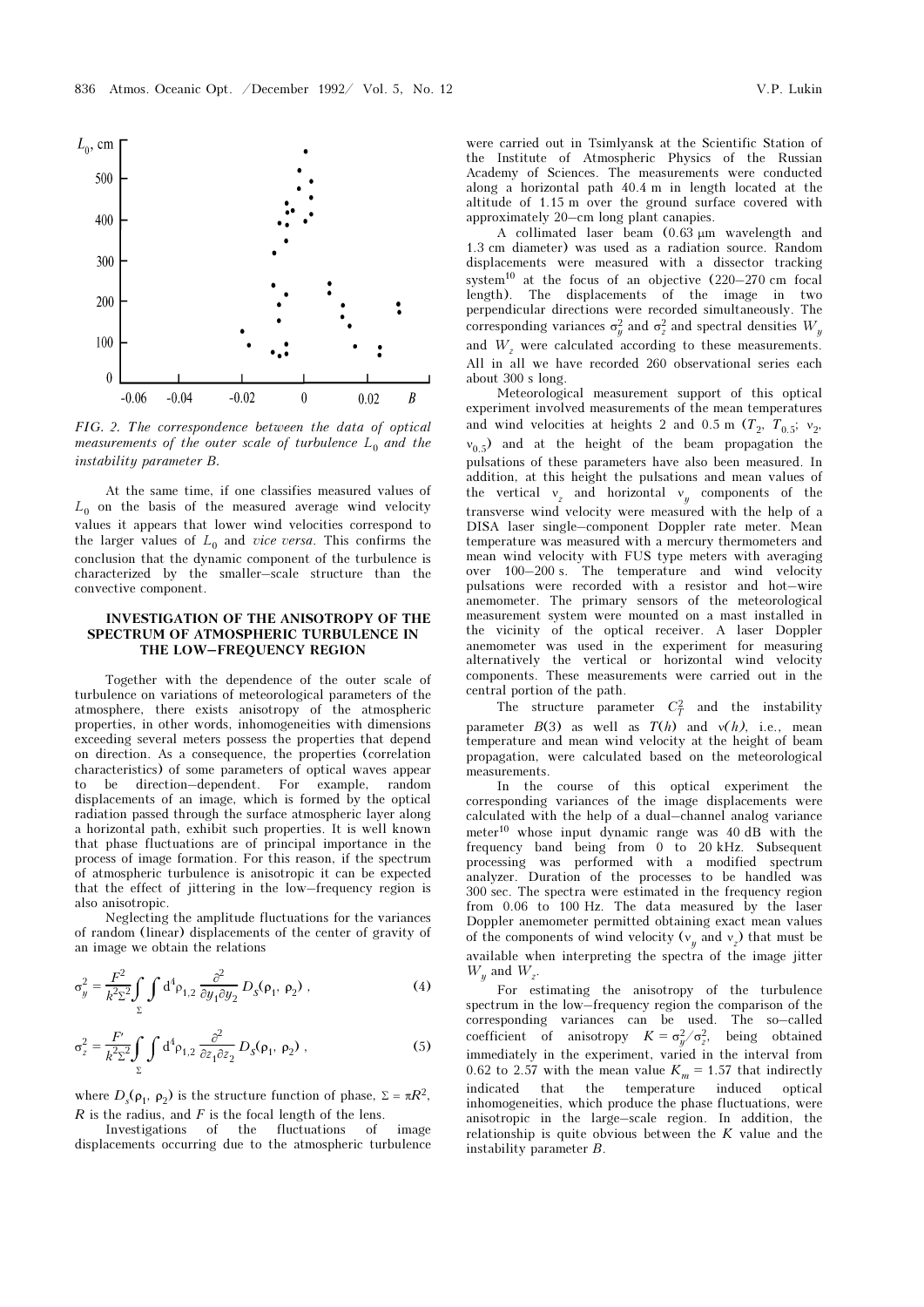In our calculations we use the formula for the correlation functions of random displacements of an image in the focal plane of a lens (F is the focal length and  $\Sigma$  is the area of the lens aperture). Thus for the  $Y$  axis

$$
\Gamma_y(\tau) = \frac{8\pi F^2}{\Sigma^2} \times \int_{\Sigma} d^2 \rho_1 d^2 \rho_2 \int_0^L d\xi \int \int d^2k k_2^2 \Phi_n(\mathbf{k}, \xi) \cos[\kappa(\rho_1 - \rho_2) + \kappa v \tau],
$$

and for the Z axis

$$
\Gamma_z(\tau) = \frac{8\pi F^2}{\Sigma^2} \times \left[ \frac{1}{2} \int d^2 \rho_1 d^2 \rho_2 \int_0^L d\xi \int \int d^2k k_3^2 \Phi_n(\mathbf{k}, \xi) \cos \left[ \kappa (\rho_1 - \rho_2) + \kappa v \tau \right],
$$

where  $\tau$  is the time lag. It is not difficult to show that for circular aperture

$$
\int_{\Sigma} \int d^2 \rho_1 d^2 \rho_2 \cos [k(\rho_1 - \rho_2) + kvt] =
$$
  
= cos (kvt)( $\pi R^2$ )<sup>2</sup>[ $J_1(kR)/(kR/2)$ ]<sup>2</sup>.

In order to simplify the subsequent calculations we first assume that the lens aperture is Gaussian, then the variances are

$$
\begin{cases}\n\sigma_y^2 \\
\sigma_z^2\n\end{cases} = 8\pi F^2 \int_0^L d\xi \int_0^L d^2k \begin{cases}\nk_2^2 \\
k_3^2\n\end{cases} \Phi_n(\mathbf{k}, \xi) \exp(-k^2 R^2 / 2). \quad (6)
$$

In the numerical calculations we use the model of the turbulence spectrum  $Φ_n$ (κ, ξ) that makes it possible to introduce two scales for the outer scale of turbulence.

$$
\Phi_n(\mathbf{k}, \xi) = 0.033 \ C_n^2(\xi) \left(k_2^2 + k_3^2\right)^{-11/6} \times \left\{ 1 - \exp\left(-\frac{k_2^2}{k_{02}^2} - \frac{k_2^2}{k_{03}^2}\right) \right\},
$$
\n(7)

where  $\kappa_{02}^{-1}$  and  $\kappa_{03}^{-1}$  are the projections of the outer scales onto the Y and Z axes, respectively. The calculations will be performed under the assumption of uniform optical paths, provided that  $C_n^2(\xi)$ ,  $\kappa_{02}$ , and  $\kappa_{03}$  are constant along the entire path of propagation of optical radiation.

Let us now consider the main contributor to Eq.  $(6)$ 

$$
\int \int d^2k k_2^2 \frac{\exp{(- (k_2^2 + k_3^2) R^2/2)}}{(k_2^2 + k_3^2)^{11/6}} \times
$$

$$
\times \left\{ 1 - \exp\left( - \frac{k_2^2}{k_{02}^2} - \frac{k_2^2}{k_{03}^2} \right) \right\} = \int_0^{2\pi} d\varphi \cos^2\varphi \times \times \int_0^{\infty} dk k^{-2/3} \exp\left( - \frac{k^2 R^2}{2} \right) \left\{ 1 - \exp\left[ - \frac{k^2 \left( \frac{\cos^2\varphi}{k_{02}^2} + \frac{\sin^2\varphi}{k_{03}^2} \right)}{k_{03}^2} \right] \right\}.
$$

It can be easily shown that for  $(\kappa_{02}^{-1}, \kappa_{03}^{-1}) > R$  and

$$
k_{03}^{-2} = k_{02}^{-2}(1 + \delta)
$$

one can obtain

$$
\sigma_y^2 = 4\pi F^2 0.033 C_n^2 L\Gamma\left(\frac{1}{6}\right) \times
$$
  
\n
$$
\times \int_0^{2\pi} d\varphi \cos^2 \varphi \left\{ \left(\frac{R^2}{2}\right)^{-1/6} - k_{02}^{1/3} (1 + \delta \sin^2 \varphi)^{-1/6} \right\}.
$$
 (8)  
\nSince  $\int_0^{2\pi} d\varphi \cos^2 \varphi = \pi$ ,  
\n
$$
\int_0^{2\pi} d\varphi \cos^2 \varphi (1 + \delta \sin^2 \varphi)^{-1/6} = 2B\left(\frac{3}{2}, \frac{1}{2}\right)_2 F_1\left(\frac{1}{6}, \frac{1}{2}; 2; -\delta\right),
$$
  
\n
$$
\int_0^{2\pi} d\varphi \sin^2 \varphi (1 + \delta \sin^2 \varphi)^{-1/6} = 2B\left(\frac{1}{2}, \frac{3}{2}\right)_2 F_1\left(\frac{1}{6}, \frac{3}{2}; 2; -\delta\right),
$$

we obtain

$$
\sigma_y^2 = 0.264\pi^2 F^2 \Gamma\left(\frac{1}{6}\right) C_n^2 L \left\{ \frac{R^{-1/3}}{2^{5/6}} - \frac{k_{02}^{1/3}}{2} {}_2F_1\left(\frac{1}{6} \cdot \frac{1}{2}; 2; -\delta\right) \right\}, (9)
$$
  

$$
\sigma_z^2 = 0.264\pi^2 F^2 \Gamma\left(\frac{1}{6}\right) C_n^2 L \left\{ \frac{R^{-1/3}}{2^{5/6}} - \frac{k_{02}^{1/3}}{2} {}_2F_1\left(\frac{1}{6} \cdot \frac{3}{2}; 2; -\delta\right) \right\}. (10)
$$

Let us calculate the ratio

$$
K = \frac{\sigma_z^2}{\sigma_y^2} = \frac{1 - \left(\frac{k_{02}^2 R^2}{2}\right)^{1/6} {}_2F_1\left(\frac{1}{6}, \frac{3}{2}; 2; -\delta\right)}{1 - \left(\frac{k_{02}^2 R^2}{2}\right)^{1/6} {}_2F_1\left(\frac{1}{6}, \frac{1}{2}; 2; -\delta\right)},
$$
(11)

and  $\delta = (\kappa_{02}^2/\kappa_{03}^2) - 1$ . If  $\delta = 0$  and the outer scale has equal horizontal and vertical dimensions ( $\kappa_{02} = \kappa_{03}$ ) then  $K = 1$ . In this case the isotropy takes place. Alternatively, if  $\delta \gg 1$  then

$$
K = \frac{1 - \left(\frac{k_{02}^2 R^2}{2\delta}\right)^{1/6} \frac{G(4/3)}{G(3/2) G(11/6)}}{1 - \left(\frac{k_{02}^2 R^2}{2\delta}\right)^{1/6} \frac{G(2/3)}{\Gamma(1/2) \Gamma(11/6)}}
$$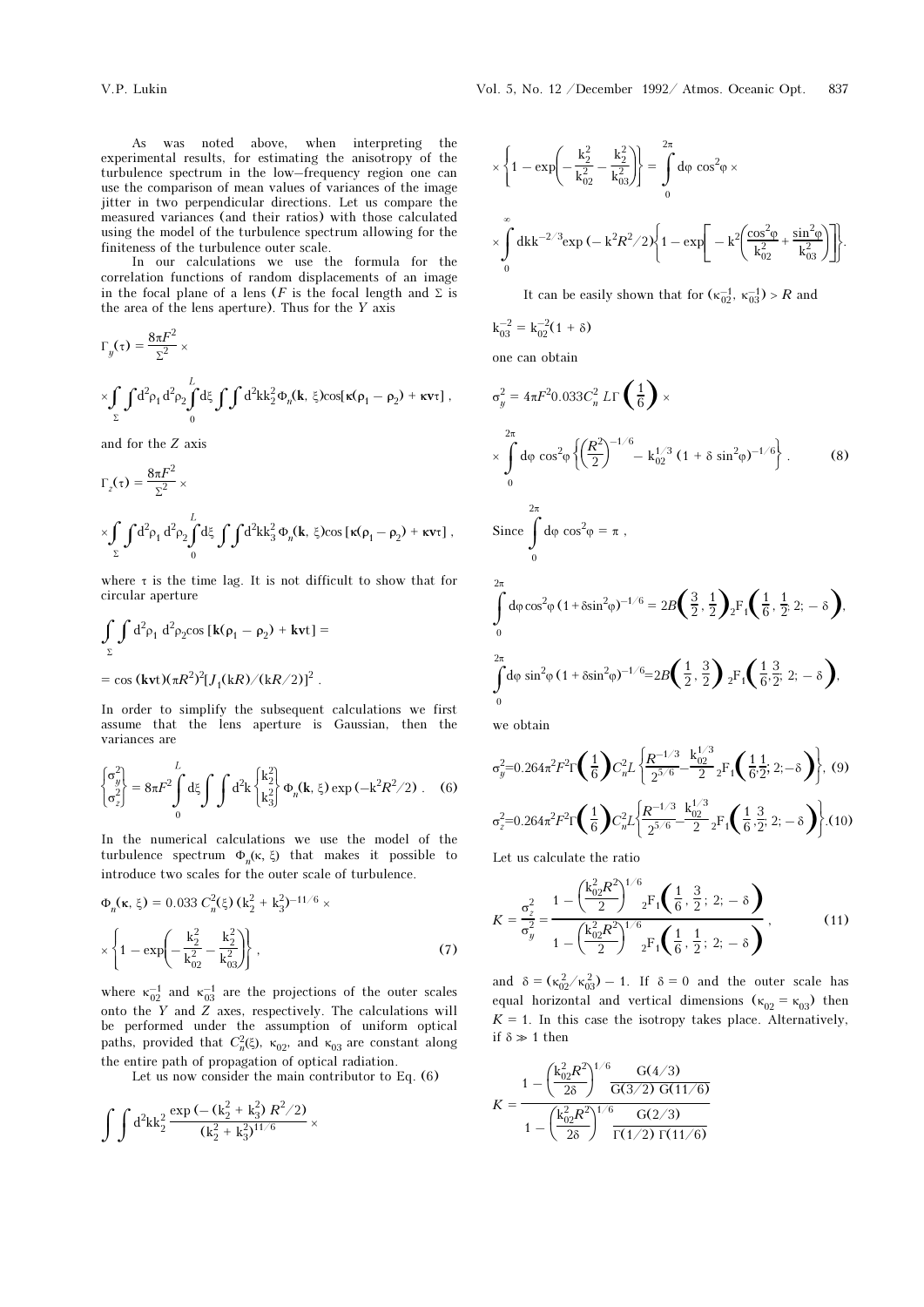and we have quite a strong anisotropy.

In the general case for estimating the observed anisotropy of the image jitter  $K$  one should use formula (11). It follows from this formula that the measured  $K$  values can be explained with the help of the spectrum (Eq. (7)) as a model with two different projections of the outer scale of turbulence onto the vertical and horizontal directions.

The anisotropy of larger scales was examined in more detail with the use of spectra  $W_y$  and  $W_z$  as well as using the mean values of wind velocity components measured with the help of the Doppler anemometer, i.e.,  $v_y$  and  $v_z$ . It is well known<sup>2</sup> that the spectra of fluctuations of the components of image displacements should have the characteristic maxima at the frequencies  $f_{\text{max}} \sim \nu \kappa_0^{-1}$ , where v and  $\kappa_0^{-1}$  are the corresponding projections of the wind velocity and the outer scale of turbulence. Measurement data on the spectra  $W_y$  and  $W_z$  are also indicative of the fact that the projections  $\kappa_{02}^{-1}$  and  $\kappa_{03}^{-1}$  are significantly different in the surface layer.

The characteristic spectral densities of fluctuations of a laser source image jitter in two perpendicular directions are presented in Fig. 3. The vertical displacements  $f W<sub>z</sub>(f)$  are depicted in Fig. 3*a*, while the horizontal ones  $f W_y(f)$  in Fig. 3b.



FIG. 3. Characteristic spectral densities of the fluctuations of an image jitter in two perpendicular directions: in the horizontal direction  $f W_{\nu}(f)$ ,  $v_y = 21$  m/s (a) and in the vertical direction f  $W_z(f)$ ,  $v_z = 0.60 \frac{m}{s}$ ,  $C_n^2 = 0.38 \cdot 10^{-2/3}$ .

Relating the positions of maxima of these spectra to the values of the wind velocity components  $v_z$  and  $v_y$ , measured synchronously by the Doppler anemometer at the center of the path, one can see that the projections  $\kappa_{02}^{-1}$  and  $\kappa_{03}^{-1}$  of the outer scale of turbulence differ significantly (by a factor of from 2 to 3). In addition  $\kappa_{02}^{-1}$ (vertical component) is always smaller than  $\kappa_{03}^{-1}$ (horizontal component). The same conclusion can be drawn from a comparison of the variances. It always happens that  $\sigma_z^2 > \sigma_y^2$ .

## INVESTIGATION OF THE ATMOSPHERIC TURBULENCE DYNAMICS ON THE BASIS OF ASTROCLIMATIC OBSERVATIONS

Let us finally analyze the data on the astroclimatic characteristics obtained in the region of the Elbrus mountain. These measurements were conducted at the Special Astrophysical Observatory (SAO, Zelenchugskaya stanitsa) in January–February, 1981.

In our analysis of the experimental data we assume that the atmosphere is stratified and its optical (temperature) inhomogeneities have the shape of elongated ellipsoids of revolution. This implies that:

(1) In the case of vertical propagation (precisely along the zenith direction) the image jitter must be practically isotropic.

(2) If the underlying surface is isotropic then the anisotropy of the jitter of an optical source image must be maximum for the case of horizontal propagation and will be determined by the atmospheric instability.

In the experiment we have used the measurer of fluctuations of the angles of arrival of the optical waves based on the telescope  $(2R = 600$  mm, with the focal length  $F = 12$  m), which has a clockwork guide with the correction and a photoelectric adapter. The telescope provided operative homing to a chosen direction (azimuth and elevation angle). The photoelectric adapter was manufactured based on the dissector LI–609.11 The parameters of the telescope and the measurer ensure the determination of angular position of the center of gravity of the focal spot with the accuracy of about 0.08′′ and the measurements of its deviation in the frequency range from 0.01 to 100 Hz. A signal of 100 mV from the measurer corresponds to the displacement of the spot by 5 μm that equals to 4⋅10–7 rad of angular deviation.

The signals proportional to the deviations of the center of gravity along two perpendicular directions were processed on a computer. We calculated the corresponding variances, spectral densities of the processes, as well as the distribution probability densities in the case of 256 levels of digitizing.

The meteorological instrumentation allowed obtaining the data for calculating the structure parameter of temperature  $C_T^2$ , mean wind velocity v at the altitude of 2.5 m above the underlying surface, the mean temperature gradient, and the wind velocity.

At the first stage, the measurements were conducted under the controlled conditions of a homogeneous horizontal path. To this end a point light source, i.e., the electric bulb supplied by a source of stabilized voltage, was placed at the distance of 1685 m from the telescope.

As a result we have obtained the values of the variance  $\sigma_{\alpha}^2$  of an image jitter and of the orthogonal components  $(\sigma_{\alpha}^2 = \sigma_y^2 + \sigma_z^2)$ . For the case of isotropic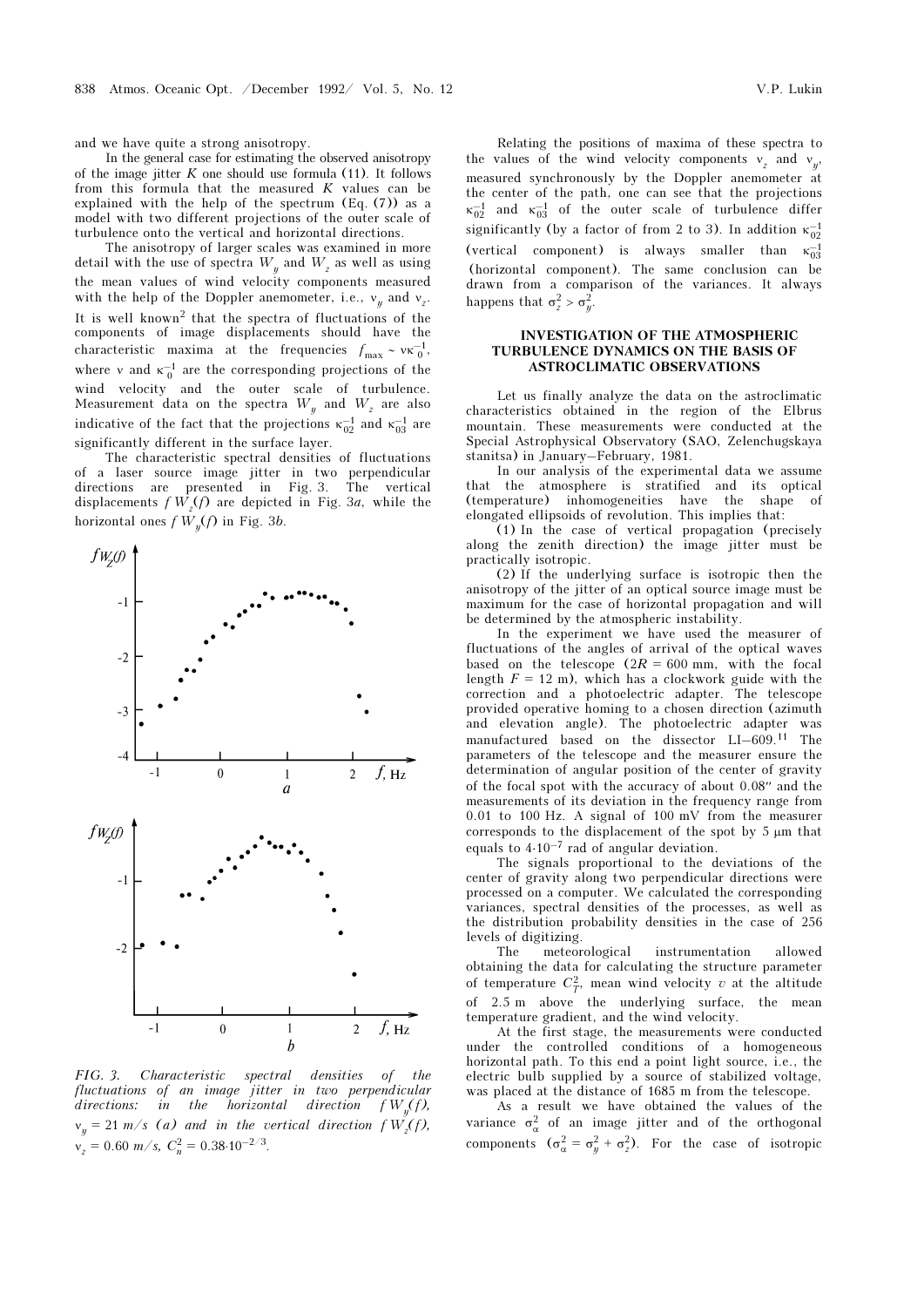turbulence  $\sigma_y^2 = \sigma_z^2$ . However, under the near-surface conditions one can expect a strong anisotropy of the turbulence that leads to the anisotropy of the jittering process. We shall use the value  $K = \sigma_z^2 / \sigma_y^2$ , i.e., the ratio of variances, to characterize the measure of anisotropy of the image jitter process. The data of synchronous meteorological and optical measurements carried out along a near surface path, each being averaged over 16 measurements, are presented in the Table I.

| $\sigma_{\alpha}$  |      | $\Delta T/\Delta z$<br>$\text{deg}/\text{m}$ | m/c |
|--------------------|------|----------------------------------------------|-----|
| 4''                | 1.20 | $+0.3$                                       |     |
| $2^{\prime\prime}$ | 2.87 | $+1.4$                                       | 0.5 |
| $3''$ , $2''$      | 2.09 | $+0.20$                                      | 2.5 |

It is obvious from the table that at small wind velocities the increase of the temperature instability (the positive growth of the temperature gradient) reduces the turbulence intensity (and, as a result,  $\sigma_{\alpha}^2$  decreases), but causes an enhancement of the anisotropy of the temperature field (growth of  $K$ ). The earlier indications of the anisotropy of a source image jitter in the surface atmospheric layer can be found in Ref. 5.

At the next stage jittering of images of stars caused by the atmospheric turbulence were observed. During the whole observation period more than 2000 realizations (with their durations ranging from 10 to 500 s) of the star image jitters were obtained. About 40 different stars were used in the measurements. The position of an observed star is described by two angles, i.e., the azimuthal A and zenith  $\theta$ angles. In the process of the jitter recording we have determined the zenith and azimuth angles of a star while its stellar magnitude was available from a catalog. The sensitivity of the photoelectric measurer provided reliable measurements of the star image jitters with the brightness as low as +4.

It is well known<sup>11</sup> that under conditions of uniform underlying surface the length of atmospheric column is solely the function of the elevation angle and is independent of the azimuth. In the so–called approximation of "flat Earth" the assumption is made that with the change of elevation angle the variance of an image jitter scales as  $(cos\theta)^{-1}$ . In this context we can replace the measured value of the variance of a stellar image jitter along the direction  $θ$ <sub>1</sub> by that in the other direction  $θ$ <sub>2</sub> by multiplying the former value by  $\cos\theta_1/\cos\theta_2$ .

It should be noted that the approximation  $(cos\theta)^{-1}$  is valid with stars in two cases, i.e., under conditions of uniform underlying surface (steppe, sea) and for isolated mountain peaks.12 This approximation must be valid for all azimuthal angles. Alternatively, if the mountain peak, at which the telescope is located, is not single but is surrounded by other peaks being even higher than the peak of the telescope location, then the characteristics of jitter of the image formed by the telescope will be dependent both on the elevation and azimuthal angles.

As the results<sup>1</sup> show, for the point of location of a telescope the law  $(cos\theta)^{-1}$  is fulfilled rather well in the case of a fixed azimuth. Thus, the error of recalculation from the zenith angle  $\theta_1 \approx 20^\circ$  to the angle  $\theta_2$  of the order of 70–75° is about 10%. At the same time, by varying the azimuthal angle one obtains a significant deviation from the law  $(cos\theta)^{-1}$ . This means that the atmosphere at the point of location of the telescope has an azimuthal anisotropy.

In addition it was found that with increase of time interval, during which the telescope turns from  $\theta_1$  directly to  $\theta_2$ , the error of transition from the characteristics measured at  $\theta_1$  to those measured at  $\theta_2$  also increases. The experimental data indicate that the "forecast" (i.e., the recalculation of the image jitter values occurring along one direction to those for the other direction) has the "lifetime" of the order of 20–30 min.

As in the case of horizontal paths, the measurements of variance of the jitter performed for the stars observed at large zenith angles ( $\theta$  is of order 70–75°) are indicative of a strong anisotropy  $(K = 1.6-2.4)$ . At the same time, for the stars, observed at small zenith angles  $\theta = 20-30^{\circ}$ , jitter is practically isotropic  $(K = 0.9-1.15)$ . These data confirm my earlier assumptions.

It is difficult to obtain reliable data on the outer scale of turbulence from these measurements because the real altitude distribution of the turbulence intensity is unknown. At the same time, indirect information about the outer scale can be obtained by examining the dependence of the variance of a jitter of a star on the diameter of a receiving aperture.

It is not difficult to show that for the model of the turbulence spectrum

$$
\Phi_n(\kappa) = 0.033 \ C_n^2 \ k^{-11/3} \{1 - \exp(-k^2/k_0^2)\}
$$

the variance of an image jitter is

$$
\sigma_{\alpha}^{2} = 16\pi^{2}F^{2} \int_{0}^{L} d\xi \ 0.033C_{n}^{2} \int_{0}^{\infty} dk k^{-2/3} \times
$$
  
 
$$
\times \{1 - \exp(-\kappa^{2}/\kappa_{0}^{2})\} \exp(-\kappa^{2}R^{2}/2) =
$$
  
= 0.38 $\pi^{2}\Gamma\left(\frac{1}{6}\right) \int_{0}^{L} dx C_{n}^{2}(x)(2R)^{-1/3}\{1 - (1 + 2R^{-2}k_{0}^{2})^{-1/6}\}.$ 

Thus, for  $2R \ll \kappa_0^{-1}$  the aperture dependence follows the power law  $(2R)^{-1/3}$ .

In our measurements this dependence was examined with the help of a sufficiently bright star. The diameter of the receiving aperture has been varied with the help of an aperture diaphragm, successively, diameters of the diaphragms were  $2R = 152, 215, 313, 492,$  and 600 mm. All observations were performed sufficiently fast so that the stellar zenith angle could be considered constant and no significant variations of the meteorological conditions occurred.

However, the experimental data do not follow the dependence  $(2R)^{-1/3}$ . This failure can be justified, for example, as follows: the aperture diameter  $2R$  is comparable to the outer scale of the turbulence  $\kappa_0^{-1}$ .

#### **CONCLUSION**

Based on our experiments it was revealed that:

(1) In the ground atmospheric layer the outer scale of turbulence is comparable to the height above the underlying surface.

(2) The value of this outer scale appears to be dependent on the atmospheric stability.